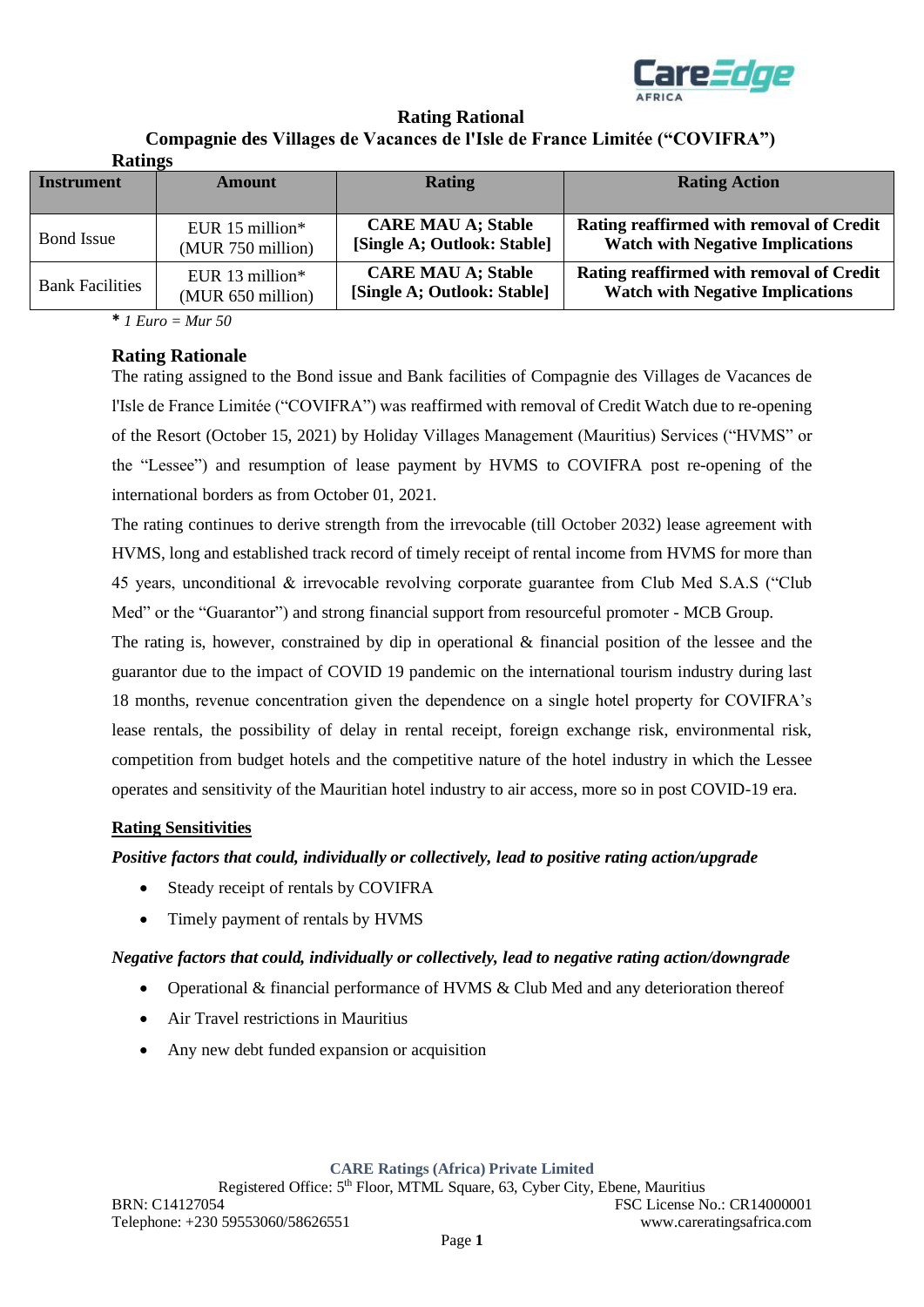

# **BACKGROUND**

Compagnie des Villages de Vacances de l'Isle de France Limitée ("COVIFRA"), a company listed on the Stock Exchange of Mauritius, was incorporated in Mauritius on November 29, 1972 by Club Med S.A.S ("Club Med"). COVIFRA has set up the Resort - Hotel Club Med La Pointe aux Canonniers (the "Resort"), on 11.8 hectares of prime beachfront land in the North of Mauritius with 286 rooms. Since inception (1972), the Resort has been leased out to Holiday Villages Management (Mauritius) Services ("HVMS"), a wholly-owned subsidiary of Club Med S.A.S. against a fixed annual rental. HVMS operates the Resort and pays a fixed rental to COVIFRA. The valuation of the Resort as on June 30, 2021, was Euro 99.5 million (Mur 4,975 million). COVIFRA is not engaged in any additional business activities other than renting the Resort.

COVIFRA was incorporated by Club Med S.A.S ("Club Med"), a private French company specialising in all-inclusive holidays worldwide, to set up the Resort - Hotel Club Med La Pointe aux Canonniers. In 2015, Fosun International Limited of China acquired 92.8% stake in Club Med, which wholly owns or operates over 70 all-inclusive resort villages across the world.

In October 25, 2017, Club Med sold its controlling stake (84.4%) in COVIFRA to MCB Real Assets Ltd ("MCBRA"). On April 12, 2018, MCBRA increased its stake in COVIFRA through a mandatory offer to the minority shareholders of COVIFRA, taking its total stake to 93.39%. The balance 6.61% is held by public. MCBRA is a wholly-owned subsidiary of MCB Group Limited, a company listed on the Official Market of the SEM.

Post-acquisition of the Resort by MCBRA, a new lease agreement has been signed on October 24, 2017, with HVMS. Pursuant to the Lease Agreement, the Resort is again rented to HVMS. Post-acquisition of the Resort by MCBRA, the Resort underwent an extensive 5-month renovation in June –November 2018, which encompassed an upgrade of selected areas & rooms and construction of additional 108 rooms. While the renovation programme was managed by Club Med, it was agreed (Owner's Agency Agreement dated 25th October 2017) that COVIFRA will bear the cost of the renovation programme and accordingly COVIFRA will receive additional annual rental income. Since November 2018, COVIFRA is receiving total annual rental income of EUR 7.75 million (Mur 310 million) prior to any inflation indexation.

As per the lease agreement, a Force Majeure can be invoked when there are restrictions or interdictions of visits to Mauritius. On March 16, 2020, HVMS invoked a Force Majeure and suspended rental payments. With the resumption of flights to Mauritius, the Force Majeure was lifted on the 16<sup>th</sup> of October 2021. Accordingly, the lease agreement resumed in full force and effect as from that date. Furthermore, and as per the terms and conditions of the lease agreement, its duration will be extended by about 17 months (the duration of the Force Majeure event).

COVIFRA does not have any employee as all its activities and operations have been outsourced to various sister companies within the MCB Group as per various management and service agreements.

**CARE Ratings (Africa) Private Limited**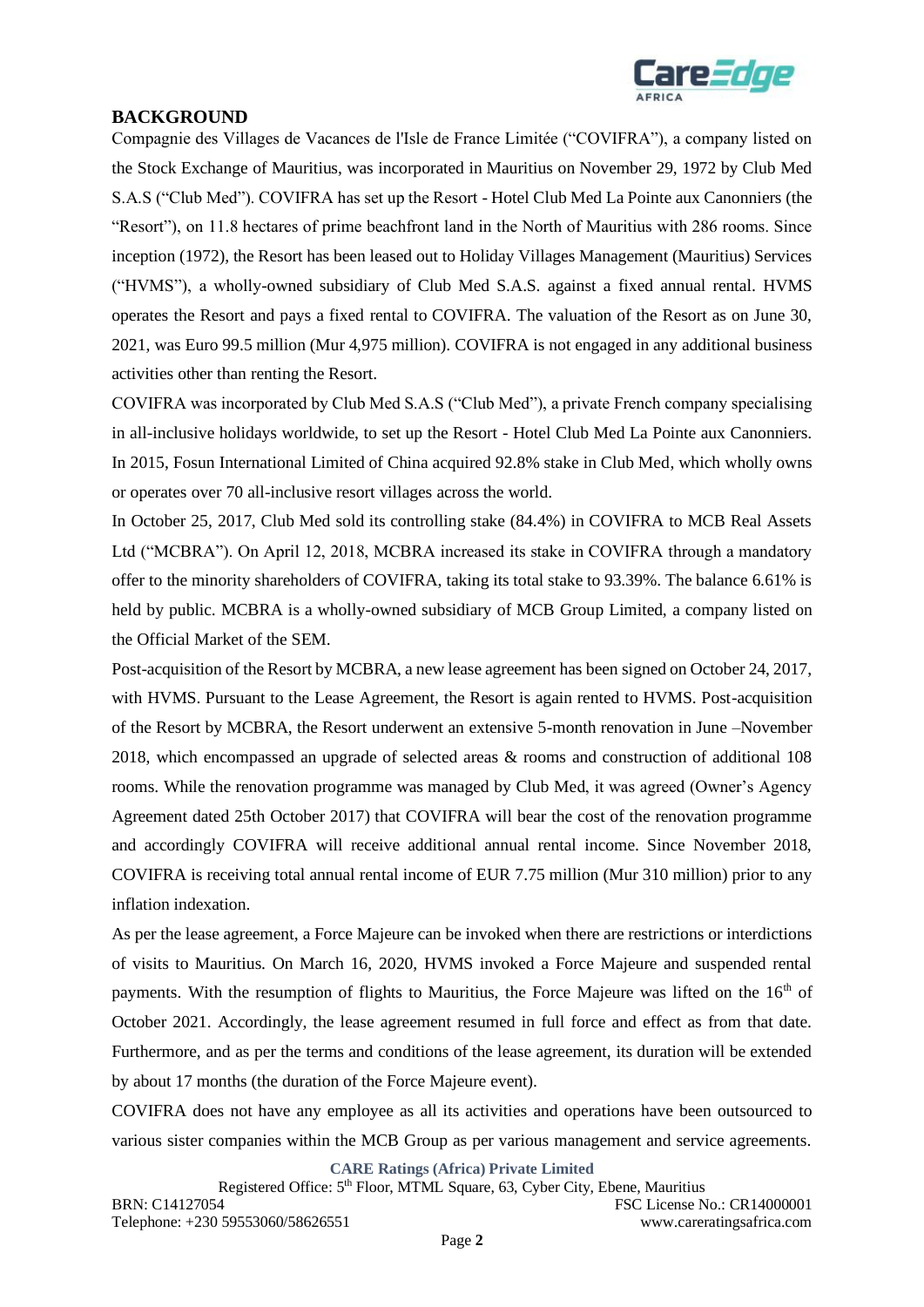

Accordingly, employees of the subsidiaries within MCB Group manage the day-to-day activities. The Company has a Board Charter that provides for delegation of authority and clear lines of responsibility with a reporting mechanism whereby matters regarding strategic affairs and reputation of the Company are duly escalated to its Board. COVIFRA has a 5-member Board of Directors comprising of 3 members from the MCB Group (with all 3 members having directorship in MCB Group Limited) and 2 Independent Directors.

### **CREDIT RISK ASSESSMENT**

### **Long and established track record of lease rental receipts from HVMS which has a long track record of operating the leased resort property; along with the presence of a robust and irrevocable lease agreement for a long tenor**

In 1972, COVIFRA had set up Hotel Club Med La Pointe aux Canonniers on 11.8 hectares of prime beachfront land with 286 rooms. Since inception (1972), the Resort has been leased out to Holiday Villages Management (Mauritius) Services ("HVMS"), a wholly owned subsidiary of Club Med S.A.S against a fixed annual rental.

On October 25, 2017, MCBRA purchased Club Med's stake in COVIFRA and simultaneously signed a new lease agreement with HVMS for a period of 15 years at an annual rental income of EUR 4.65 million (Mur 233 million). This apart, there was a renovation and expansion of the hotel (December 2018), at an aggregate cost of Euro 39 million (Mur 1,950 million) which will generate an additional rental income of EUR 3.10 million (Mur 155 million). Total annual rental income to be received by COVIFRA from HVMS will be around EUR 8 million (Mur 400 million) to be paid quarterly in advance. The rental income under the Lease Agreement is independent of the performance of the Resort, indexed to the Eurozone inflation rate and is backed by an unconditional and irrevocable revolving guarantee from Club Med.

For last 47 years, HVMS has operated the Resort and paid a fixed rental to COVIFRA in a timely manner (both under ownership of Club Med and MCBRA). During discussion, COVIFRA management has confirmed that post take over by MCBRA (i.e. Oct 2017), HVMS has always paid the rent at the beginning of the quarter. As per the lease Agreement, HVMS cannot terminate the Agreement before its expiry in FY32 (subject to the extension period as a result of the Force Majeure).

#### **Resourceful promoters (MCB) of COVIFRA providing strong financial support**

In October 2017, COVIFRA was acquired by MCBRA (93.03%), which is a 100% subsidiary of MCB Group Ltd. MCB Group has a diversified ownership base of more than 22,000 shareholders, with foreign shareholding accounting for around 10% of the total. The Top 6 largest shareholders are: National Pensions Fund (7.3%), Swan Life Ltd (3.3%), SICOM (3.2%), Promotion and Development Limited (3.0%), Eastspring Investments (Singapore) Ltd. (2.0%) and MUA Life Ltd. (1.2%). The audited financials of MCB group Ltd are as under: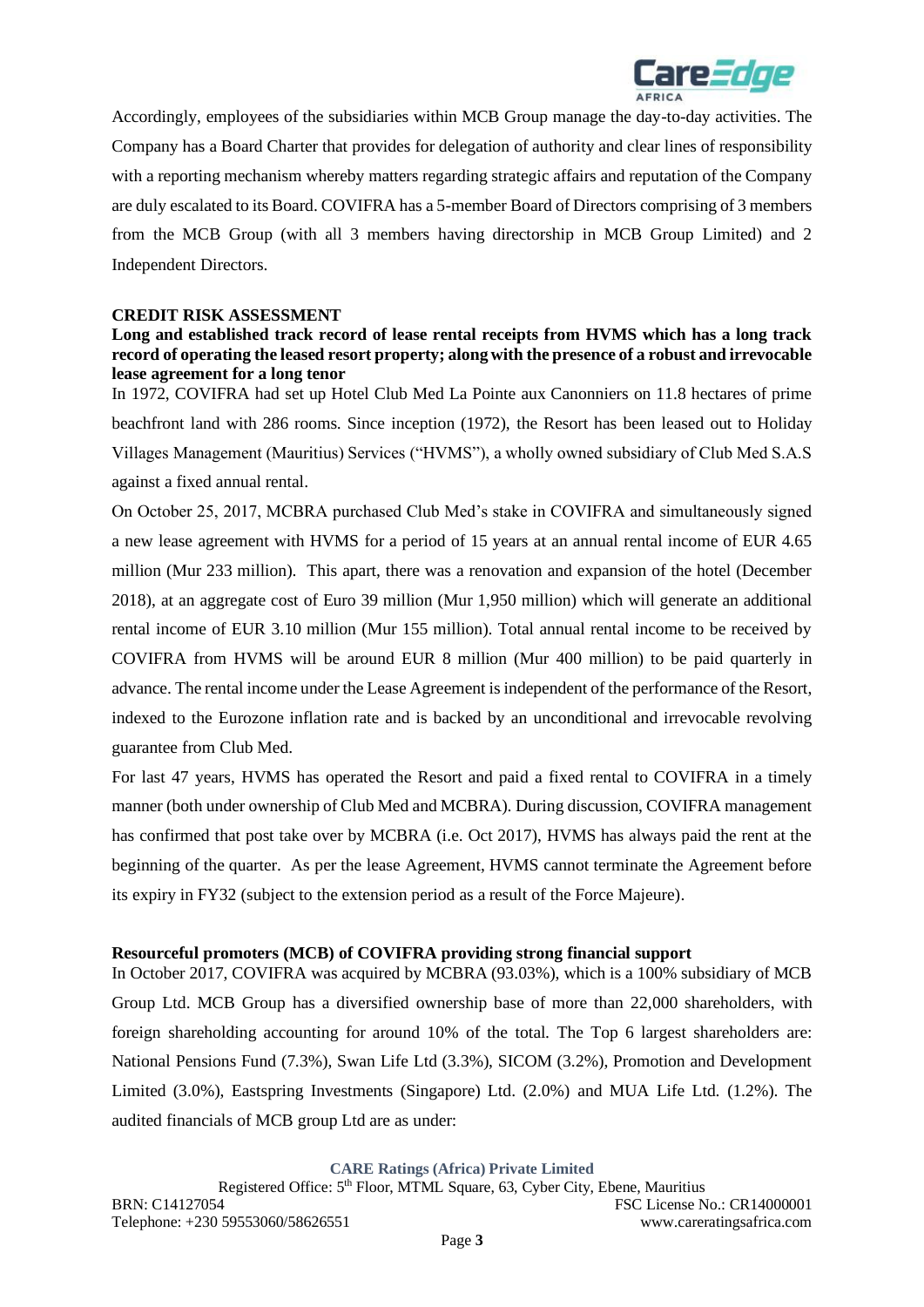

|                           |             |             |                | AFRICA      |             |
|---------------------------|-------------|-------------|----------------|-------------|-------------|
| <b>MCB Group Limited</b>  | <b>FY17</b> | <b>FY18</b> | <b>FY19</b>    | <b>FY20</b> | <b>FY21</b> |
| Mur Million               |             |             | <b>Audited</b> |             |             |
| <b>Interest Income</b>    | 14,034      | 15,113      | 18,841         | 19,995      | 17,477      |
| <b>Interest Expenses</b>  | 4,478       | 4,384       | 5,885          | 5,586       | 2,617       |
| Net interest income       | 9,556       | 10,729      | 12,957         | 14,409      | 14,860      |
| <b>PAT</b>                | 6,748       | 7,241       | 9,593          | 7,994       | 8,239       |
| Deposits                  | 274,863     | 297,719     | 331,500        | 390,659     | 503,972     |
| Tangible Net Worth        | 48,054      | 53,481      | 58,558         | 63,416      | 73,707      |
| Advances                  | 196,496     | 218,219     | 246,713        | 259,069     | 312,978     |
| Investments in securities | 74,730      | 88,747      | 126,204        | 148,858     | 198,530     |
| <b>Total Assets</b>       | 345,210     | 386,370     | 471,418        | 532,114     | 683,133     |
| Net Interest Margin       |             |             |                |             |             |
| <b>Gross NPA</b>          | 10,882      | 9,734       | 10,559         | 11,723      | 12,575      |
| Gross NPA ratio           | 6.2%        | 4.5%        | 4.1%           | 4.2         | 3.9         |
| Net NPA                   | 7,906       | 6,331       | 6,786          | 11,633      | 12,473      |
| $CAR$ $(\%)$              | 18.8        | 17.1        | 17.4           | 18.6        | 17.4        |

In October 2017, MCB Bank had extended a term loan for repayment of existing debt of COVIFRA from Club Med. MCB Group has subscribed to the rights issue and MCB Bank has also given term loan to COVIFRA for renovation of its leased-out hotel property.

In FY21, MCB Bank provided 3 term loans to support COVIFRA; a term loan MUR 70 million under COVID-19 Support Programme and two short term facilities of EUR 1 million each. Since COVIFRA has minimal operating costs, the proceeds raised were used to repay an existing debt facility from a foreign lender.

### **Dip in operational & financial performance of the Lessee and the Guarantor of rentals**

The sole lessee of COVIFRA's hotel property for last 47 years is HVMS, a company incorporated in Mauritius and wholly owned subsidiary of Club Med. The principal activity of HVMS is to manage the operations of 4-star hotels located in La Pointe aux Canonniers (owned by COVIFRA) and in Albion, Mauritius (owned by Club Med). Both the hotels are very popular among the European tourists and majority of the customers are of French origin.

The operational  $\&$  financial performance of the 2 hotels being managed by HVMS is as under:

| <b>Particulars</b>                      | <b>FY17</b>     | <b>FY18</b>     | <b>FY19</b>             | <b>FY20</b>     |
|-----------------------------------------|-----------------|-----------------|-------------------------|-----------------|
|                                         | (Nov 1- Oct 31) | (Nov 1- Dec 31) | (Jan 1- Dec 31)         | (Jan 1- Dec 31) |
| Period (in months)                      | 12m             | 14m             | 12m                     | 12m             |
| No of Rooms.                            |                 |                 |                         |                 |
| La Pointe aux Canonniers                | 286             | 394             | 394                     | 394             |
| Albion                                  | 266             | 266             | 266                     | 266             |
| Occupancy                               |                 |                 |                         |                 |
| La Pointe aux Canonniers                | 68%             | 74%             | 80%                     | 0               |
| Albion                                  | 56%             | 62%             | 65%                     | 0               |
| Average Room Rate (Including all meals) |                 |                 |                         |                 |
| La Pointe aux Canonniers                | Euro 190        | Euro 200        | Euro $225$              |                 |
| Albion                                  | Euro $175$      | Euro 190        | Euro 200                |                 |
| <b>HVMS (MUR Million)</b>               |                 | <b>FY18</b>     | <b>FY19</b>             | <b>FY20</b>     |
|                                         |                 |                 | <b>January-December</b> |                 |
| Total operating Income                  |                 | 2,017           | 1,893                   | 478             |
| Interest                                |                 | 6               | 435                     | 1.105           |

**CARE Ratings (Africa) Private Limited**

Registered Office: 5<sup>th</sup> Floor, MTML Square, 63, Cyber City, Ebene, Mauritius

BRN: C14127054 FSC License No.: CR14000001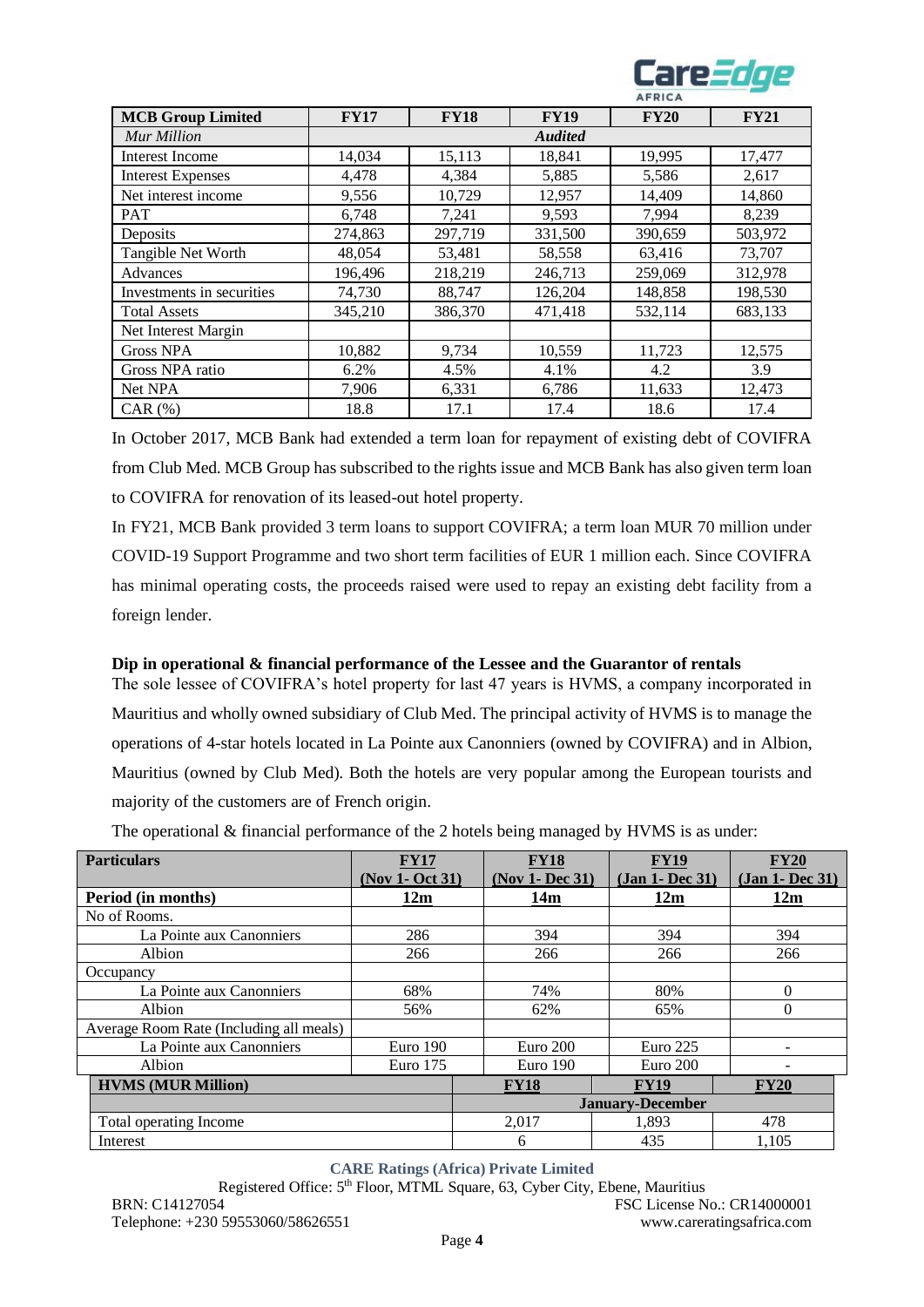

|                           |             | AFRICA      |             |
|---------------------------|-------------|-------------|-------------|
| <b>HVMS (MUR Million)</b> | <b>FY18</b> | <b>FY19</b> | <b>FY20</b> |
| <b>PAT</b>                | 118         | (307)       | (1, 336)    |
| Normalised PAT            | 118         | 113         | (259)       |
| <b>GCA</b>                | 161         | 182         | (180)       |
| Total Debt:               | 0.0         | 0.0         | 0.0         |
| Tangible Networth         | 501         | 175         | (1, 167)    |
| PAT margin (%)            | 6.11        | N.M         | N.M         |
| Gearing $(X)$             | 0.00        | 0.00        | 0.00        |
| Interest coverage         | 29.0        | 0.43        | N.M         |

\**HVMS changed its reporting date from 31st October to 31st December in FY18*

HVMS is a debt-free company and its operating income for last 3 years, adequately covers the lease rentals of around EUR 8 million (MUR 400 million) payable to COVIFRA.

HVMS receives more than 95% of its income in Euros, since majority of the revenue is collected in its office in France. HVMS pays its rentals in Euro. However, the company's management has stated that around than 35% of its expenses are Euro denominated and balance in MUR, which exposes the company to depreciation of EUR vis-à-vis MUR. Nonetheless, over last 3 years there has been appreciation of EUR/MUR entailing the company to book gain on foreign exchange. HVMS management stated that both the Resorts in Mauritius have started operations from October 15, 2021. The company also received cash support from ClubMed during last 12 months and has adequate liquidity.

This apart Club Med (wholly owned subsidiary of Fosun International Limited) has given an unconditional and irrevocable revolving corporate guarantee to COVIFRA which guarantees payment obligations under the lease agreement within 10 days, in case HVMS defaults in payment of rent.

## **Dip in operational & financials of ClubMed during FY20 with a turnaround on during 9MFY21**

Club Med is engaged in the development, management, and operation of hotels & resorts. Club Med was founded in 1950 and currently operates about 70 resorts across 26 countries, a cruise ship and Luxury Villas & Chalets, and offers services such as vacation deals, cruise ship sailing, fine dining, sports activities, child care, and spa services. In 2015, Fosun International Limited of China acquired 92.8% stake in Club Med.

Club Med's revenue is geographically well diversified, with all geographical areas experiencing growth in FY21 over FY20. Avg. occupancy of resorts owned by ClubMed was around 60% in FY20. Club Med posted losses in FY20 due to severe impact of COVID19 pandemic on international tourism. Hotel Club Med La Pointe aux Canonniers is one of the best performing Resorts of Club Meds (among top 5 Resorts across the world). The financial performance of Club Med for last 3 years is as under:

| <b>CLUB</b> Med S.A.S       | FV17 | FY18    | <b>FY19</b>                               | FY20 |
|-----------------------------|------|---------|-------------------------------------------|------|
| Revenue (EUR Million)       | 527  | $.61^-$ | .70                                       | 780  |
| <b>EBITDA</b> (EUR Million) | 112  | 126     | 190                                       | 45   |
| $\sim$ $\sim$               | ___  |         | $\sim$ $\sim$ $\sim$ $\sim$ $\sim$ $\sim$ |      |

**Fosun International Limited ("Fosun")** - The parent company of Club Med - Fosun was founded in China in 1992. It has investments across diversified sectors globally, providing insurance & reinsurance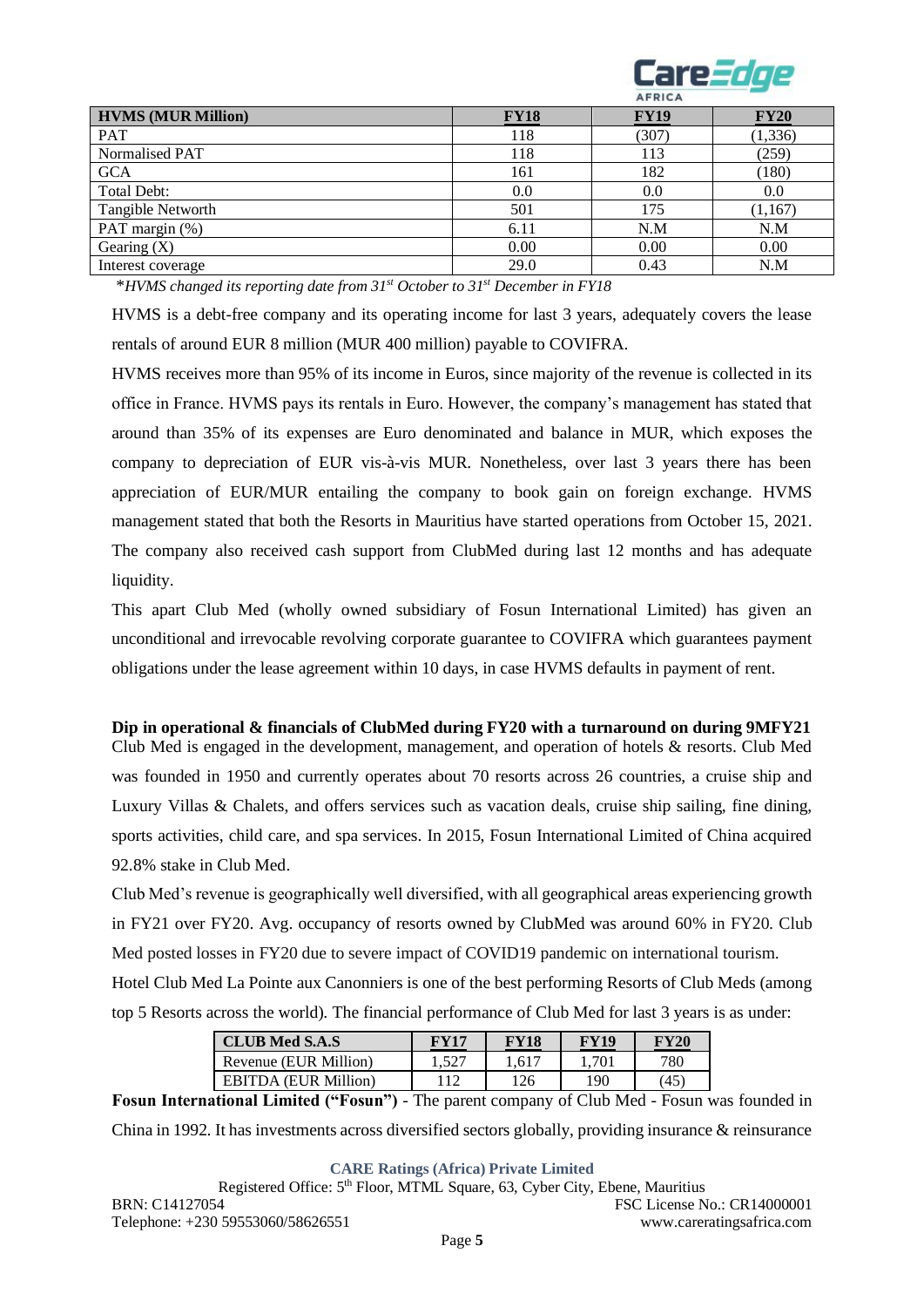

products, investment banking, capital market services, manufacturing, sale and trading of pharmaceutical and health products, operation of private hospitals, development & operation of real estate properties and manufacturing of iron and steel products. The financial performance for last 3 years is as under: M

| <b>Fosun International Limited (MUR* Billion)</b> | FY18  | <b>FY19</b>    | <b>FY20</b> |
|---------------------------------------------------|-------|----------------|-------------|
|                                                   |       | <b>Jan-Dec</b> |             |
| Total Income                                      | 671.2 | 886            | 966         |
| Interest                                          | 38    | 53             | 61          |
| PAT                                               | 89    | 105            | 67          |
| <b>Total Debt</b>                                 | 970   | 1.083          | .396        |

*\* 1 RMB = MUR 6.08 (FY20)*

#### **Environmental risk**

The property is located on the seafront, making it be potentially vulnerable to changing climatic conditions, namely through sea level rise, amongst others. As per the Consolidated Lease Agreement, the lessee has to bear the cost of any maintenance/repairs and cannot use such cost incurred as grounds to negotiate lower rental payment with lessor. However, if more than 50% of the property is impaired by fire, explosion or natural disasters, the lessee has the right to terminate lease agreement. COVIFRA has taken insurance cover.

### **Foreign exchange risk**

COVIFRA receives its entire rentals in Euro, hence exposing its profits to adverse MUR/EUR movements. Save for the COVID loans of MUR 70 million, the company's entire borrowings are in Euro and only a small proportion of its expenses are in Mauritian rupees. This mitigates the forex fluctuation risk to large extent.

### **Impact of COVID -19 pandemic on COVIFRA**

The tourism and hospitality industry has been facing severe hardship since the beginning of the COVID-19 pandemic, with reduced international travel, closure of borders and lockdown periods. Tourist arrivals decreased with only 308,908 arrivals in 2020 compared to 1.3 million in 2019.

The Resort was closed between March 16, 2020, and October 15, 2021, due to closure of international borders of Mauritius. COVIFRA didn't receive any rentals during this period. HVMS has re-opened the resort from October 15, 2021, and quarterly rental payments has resumed.

#### **Lacklustre financial Performance of COVIFRA**

In FY21, COVIFRA recorded nil revenue due to the closure of the Mauritian borders. HVMS closed the resort and notified COVIFRA a force majeure due to the COVID-19 pandemic under the terms of the lease agreement (Oct 17). Pursuant to this notification, HVMS lease payments and its other obligations was suspended. As a result, COVIFRA did not receive any rental income for FY21. Accordingly, the company registered a loss from operations of MUR 115.6 million (Profit of MUR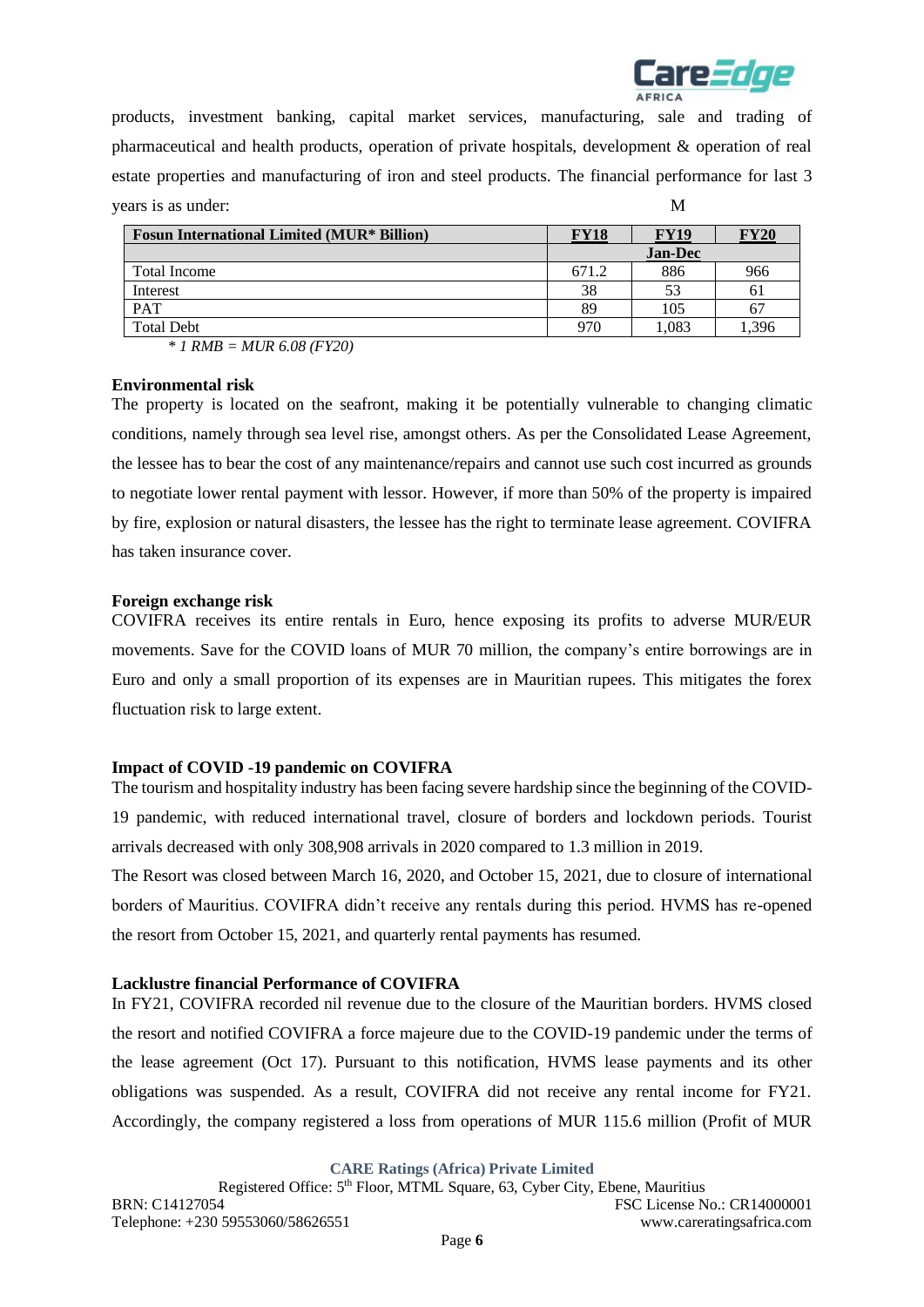

116.7 million in FY20) mainly due to an increase of interest expense from MUR 79 million to MUR 100 million. The increase in interest expense relates to a rise in total debts by MUR 597 million in FY21. The company's loss after tax of MUR 73.4 million was partly offset by the increase in EURO (an exchange gain of MUR 22.7 million on property value and tax credit of MUR 19.6 million).

COVIFRA's Net Worth augmented by 20%, from FY20 to FY21 as a result of an increase in exchange rate of EURO and appreciation of the Investment property.

During discussion, the management informed that Resort was re-opened on October 15, 2021 and COVIFRA has received the rentals for November 2021 – January 2022. The Resort has operated at 50% occupancy in October 2021, 60% in November 2021 and operating at 70% occupancy in December 2021.

Despite nil cashflow, COVIFRA has serviced all interest payment and principal repayment, due in FY21 and Q1FY22, by utilising its existing cash balance and following loans availed from MCB:

- BOM COVID support Programme Loan from MCB (MUR 70 million @1.50% p.a.) Repayable by December 24.
- Term loan of Euro 1 million from MCB– Repayable by Dec 23
- Term loan of Euro 1 million from MCB Repayable by June 22

Since COVIFRA has minimal operating costs, the proceeds raised were used to repay an existing debt facility from a foreign lender. Accordingly, overall gearing ratio deteriorated from 1.57x as on June 30,2021 to 1.67x as on June 30, 2021.

## **Hotel Industry in Mauritius**

Mauritius has a relatively diversified economy with the tourism and hospitality industry being one of the main economic pillars. The country welcomed 1.3 million tourists in 2019 with a total tourism earnings of MUR 63, 107 million the same year. At the end of 2019, Mauritius had 112 hotels in operation with a total of 73% room occupancy rate.

## **Impact of Covid-19 pandemic**

The tourism and hospitality industry has been facing severe hardship since the beginning of the COVID-19 pandemic, with reduced international travel, closure of borders and lockdown periods. Tourist arrivals decreased with only 308,908 arrivals in 2020 compared to 1.3 million in 2019.

In order to support the industry, Government of Mauritius introduced several measures to support economic operators across all sectors impacted by COVID-19. An amount of MUR 5 billion was earmarked to provide financial support at macroeconomic and cross sector level including tourism sector. A special relief fund of Mur 5 billion has been extended till June 2022 to economic operators at a discounted interest rate of 1.5% with 6 months moratorium on capital and interest repayment. Until December 2021, a special Wage assistance scheme was provided by the government of Mauritius,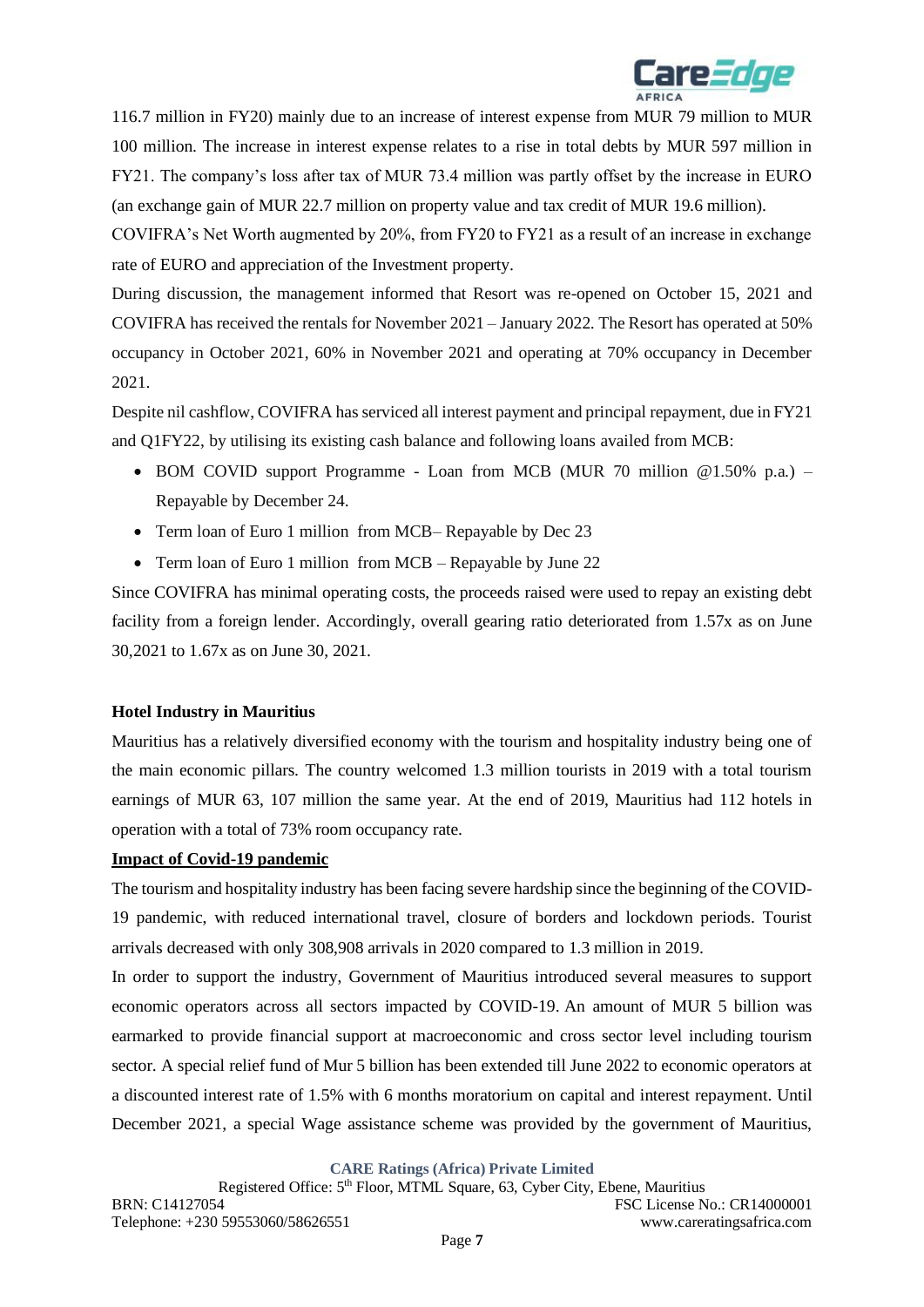

whereby Government provided a wage subsidy to Employers, to ensure that all employees are duly paid their salary. Following the outbreak of the Covid-19 pandemic, the national borders of Mauritius were closed twice (2020 and 2021) to control the propagation of the virus. In October 2021 Mauritius reopened its borders to all vaccinated travellers and welcomed 170,000 tourists in the month of October -December 21.

### **Outlook on the tourism**

- MUR 420 million is being allocated to the Mauritius Tourism Ports Authority (MTPA) for the Promotion and destination marketing in France, Reunion, UK, Germany, Italy, South Africa and China*.* Several cultural tourism events are being organised locally and internationally and Epromotion through e-marketing, online events and virtual road shows.
- Strong demand to travel to Mauritius is prompting Air Mauritius to increase its flights. Air Mauritius is operating a daily flight from Paris to Mauritius since November 2021 and three weekly flights to and from London, which is likely to increase to five weekly flights during Christmas and New Year period.

#### **Prospects**

The prospects of COVIFRA depends on operational & financial performance of HVMS & Club Med and ability to sustain normal activities of the resort by post re-opening. The rating is sensitive to any Air access restrictions in Mauritius, any new debt funded acquisition & renovations and MCB continuing to remain as the major shareholder.

| For the year ended as on        | <b>Jun-19</b> | $Jun-20$ | $Jun-21$ |
|---------------------------------|---------------|----------|----------|
| <b>Mur Million</b>              | 12M           | 12M      | 12M      |
| Revenue                         | 297.3         | 219.4    | 0.0      |
| <b>Total Income</b>             | 297.4         | 219.4    | 0.2      |
| <b>EBITDA</b>                   | 281.0         | 195.8    | $-16.0$  |
| Depreciation                    | 0.0           | 0.0      | 0.0      |
| Interest                        | 105.2         | 79.1     | 99.6     |
| <b>PBT</b>                      | 277.0         | 131.9    | $-93.0$  |
| PAT                             | 225.9         | 104.7    | $-73.4$  |
| Gross Cash Accruals (GCA)       | 106.3         | 104.7    | $-50.7$  |
| Dividend paid/proposed          | 82.2          | 49.1     | 0.0      |
| <b>Financial Position</b>       |               |          |          |
| Equity share capital            | 36.5          | 36.5     | 1,170.7  |
| Tangible networth               | 1,319.5       | 1,391.6  | 1,666.2  |
| Total debt                      | 2,258.3       | 2,188.5  | 2,785.8  |
| - Long term debt                | 2,258.3       | 2,188.5  | 2,785.8  |
| - Short term debt               |               |          |          |
| Cash & Bank balances            | 111.4         | 25.3     | 24.3     |
| <b>Key Ratios</b>               |               |          |          |
| EBITDA / Total operating income | 94.50         | 89.24    | N.M.     |

#### **FINANCIAL PERFORMANCE of COVIFRA**

**CARE Ratings (Africa) Private Limited**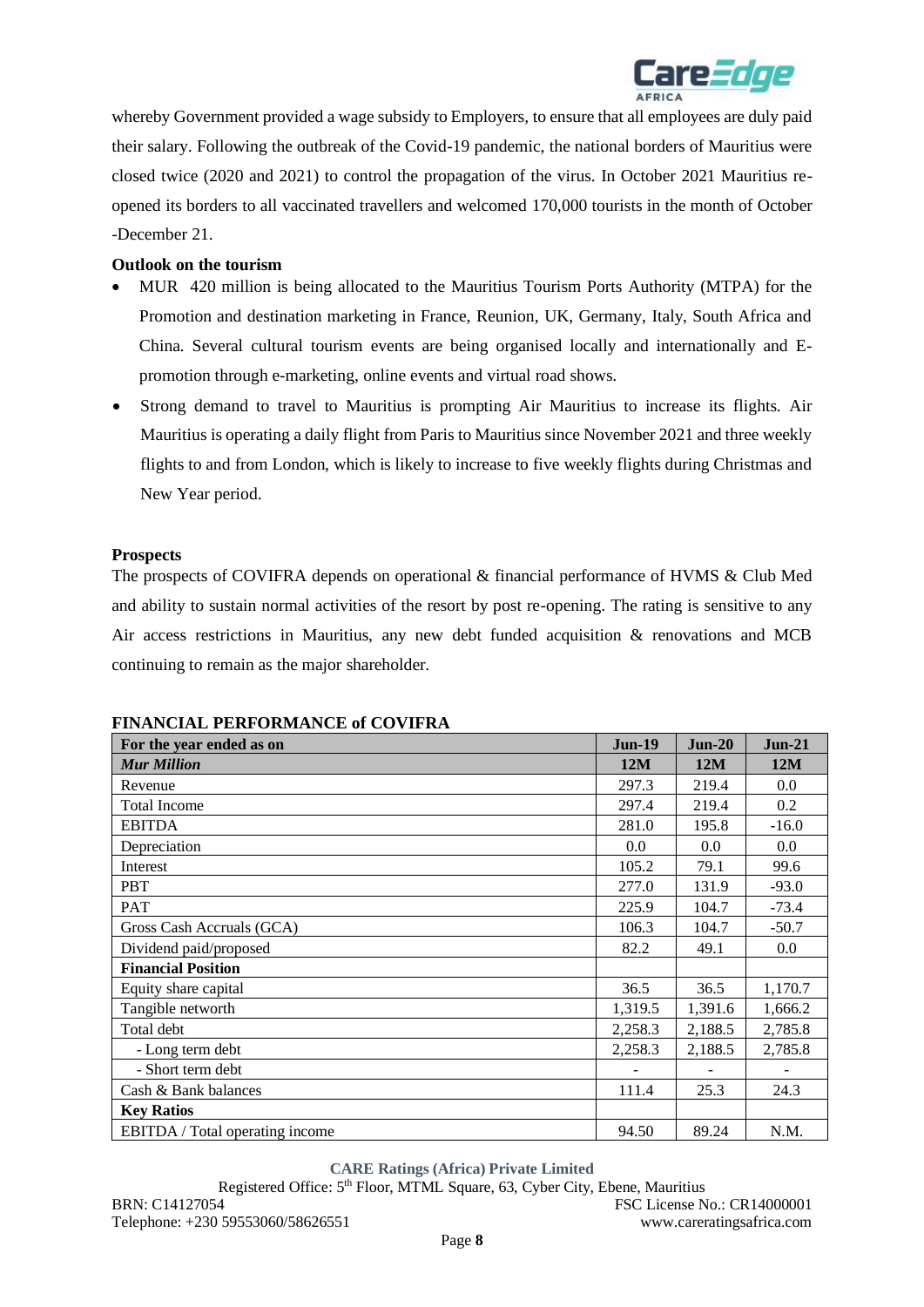

|                                | AFRICA   |          |          |
|--------------------------------|----------|----------|----------|
| For the year ended as on       | $Jun-19$ | $Jun-20$ | $Jun-21$ |
| <b>Mur Million</b>             | 12M      | 12M      | 12M      |
| PAT / Total income             | 75.96    | 47.73    | N.M.     |
| ROCE- operating $(\%)$         | 7.99     | 4.95     | N.M.     |
| $RONW$ $(\%)$                  | 20.21    | 7.72     | N.M.     |
| Long Term                      |          |          |          |
| Long-term debt to equity ratio | 1.71     | 1.57     | 1.67     |
| Overall gearing ratio          | 1.71     | 1.57     | 1.67     |
| Interest coverage (times)      | 2.67     | 2.48     | $-0.16$  |
| Total debt/EBITDA              | 8.04     | 11.18    | N.M.     |
| Current ratio                  | 0.91     | 0.94     | 0.39     |

*#NM- Not Meaningful* 

### **Adjustments**

- 1. Tangible networth is calculated by netting off revaluation reserve, and non-purchased intangible assets from total equity.
- 2. Gross Cash Accruals (GCA) is calculated as PAT+ Depreciation + deferred tax+ other non-cash expenditure.
- 3. Overall Gearing ratio is calculated as total debt (long term and short-term debt)/Tangible Networth.